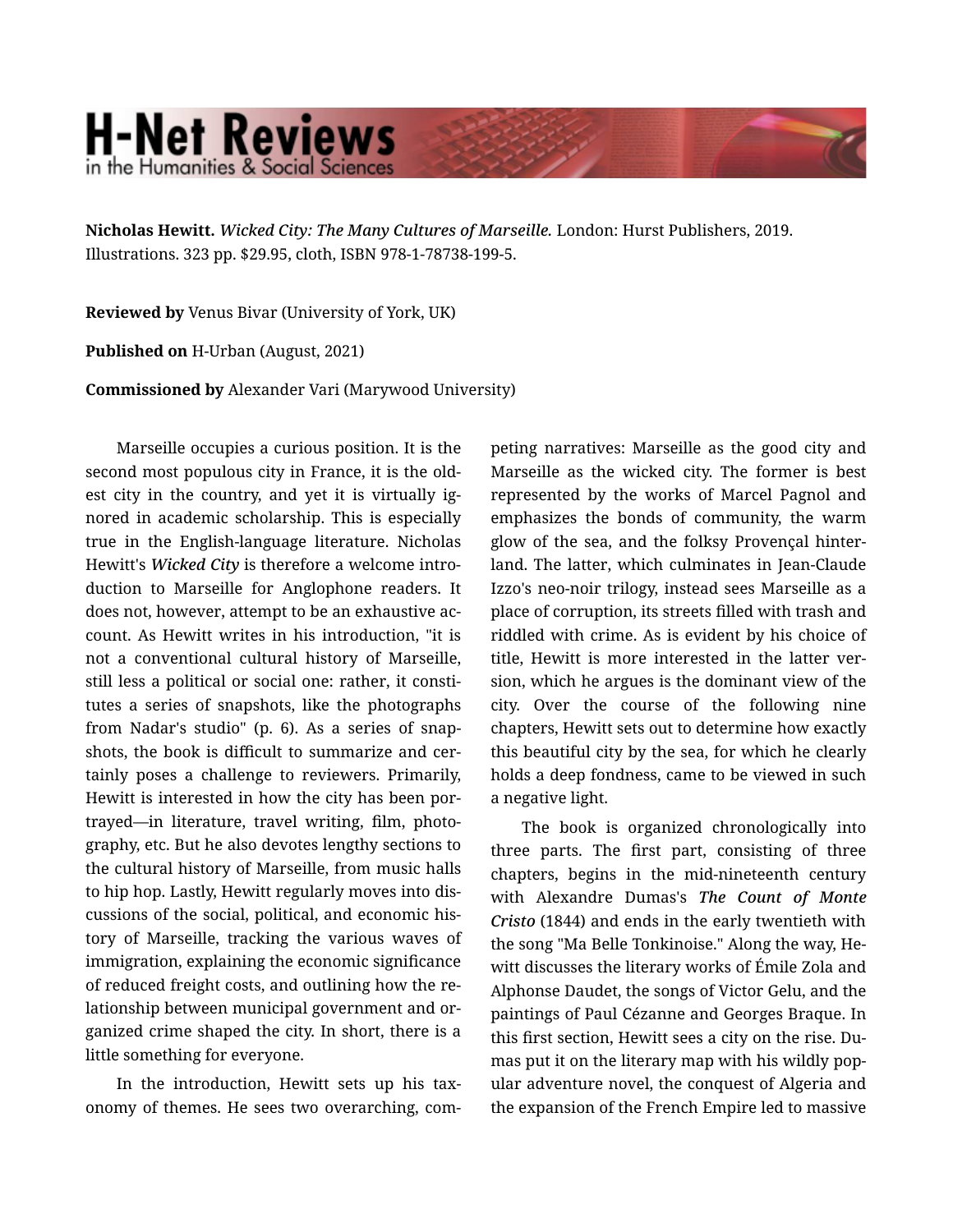economic and demographic growth in the city, and the immensely successful Colonial Exhibition of 1906 served as a celebration not only of the em‐ pire but also of Marseille itself. It was a time of heady excitement, with adventurers, entrepren‐ eurs, and optimistic newcomers converging on the city that had come to be known as the "Gateway to the East."

It is in these first chapters that Hewitt estab‐ lishes the major themes that run throughout the book. Above all, Marseille has been understood as a frontier, a liminal space that connects European France to the Mediterranean, North Africa, and the rest of the world. Dumas's novel, for instance, moves easily between France, Italy, and the Otto‐ man Empire. This version of Marseille emphasizes the port and its connections beyond France. As He‐ witt reminds us, Marseille is actually closer to Al‐ giers than it is to Paris. In addition to its peripher‐ al geographical position, Marseille is a place apart because it is a city of migrants. Hewitt devotes a substantial amount of his discussion throughout the book to the history of immigration.

While the otherness of Marseille is most often expressed through its geography and its demo‐ graphics, Hewitt argues that politics are equally important. Beginning with the French Revolution, he notes, Marseille has typically resisted central‐ ized government authority. This led the city to join the rebellion against the monarchy but also to op‐ pose the Jacobins, whom city leaders viewed as a centralized authority by another name. As punish‐ ment for its betrayal, Marseille was stripped of its name and referred to instead as the *Ville-Sans-Nom*. Because of this resistance to Parisian power, Marseille is "irredeemably alien" (p. 28).

Part 2 is composed of four chapters and covers the period spanning the world wars. It is in the first chapter of this section that Hewitt discusses the book's namesake: Edouard Peisson's novel *Hans le Marin* (1929), which was adapted for the cinema under the title *Wicked City*. Rooted in the Marseillais underworld of migrant labor, prostitu‐ tion, and violent crime, the novel portrays a dirty and dangerous city. For Hewitt, it was in the inter‐ war period that Marseille solidified its reputation as an "international centre of vice and corruption" (p. 93). There were several factors that contributed to the construction of these narratives. First and foremost, the interwar period witnessed a sub‐ stantial uptick in immigration. Some migrants were more easily welcomed, largely because they already had a presence in the city—Spanish, Itali‐ an, and Corsican workers arriving to make up for the labor shortages that were the result of the massive loss of life sustained during the First World War. Others, however, were viewed with suspicion. The mayor infamously complained that immigrants from the East, Russians fleeing the Civil War and Armenians escaping the genocide, would bring typhus, smallpox, and the plague. The infrastructure of the city simply could not support so many new arrivals, which meant that make‐ shift camps were built to house refugees, while migrant laborers constructed bidonvilles on the edges of the neighborhoods surrounding the port. These changes in the city were perhaps best cap‐ tured by Albert Londres, the most prominent French journalist of the period, in his 1927 book *Marseille, porte du Sud*. Visiting the docks early in the morning, Londres described a "foreign legion of employment"—Spaniards, Greeks, Syrians, Ar‐ abs, but no French in sight (p. 103).

During the interwar years, Marseille was a major transit point thanks both to the explosion of international travel and the refugee crises. As a result, the city captured an unprecedented amount of attention and was written about, photo‐ graphed, and filmed by some of the most import‐ ant cultural figures of the day. The subsequent chapters in this section discuss Pagnol, the literary journal *Cahiers du Sud*, Walter Benjamin, Ger‐ maine Krull, László Moholy-Nagy, and Anna Segh‐ ers. Pagnol is central to Hewitt's analysis in that he provides a counter-image of Marseille as "the good city." Born and raised in Aubagne, a Provençal vil‐ lage on the outskirts of Marseille, Pagnol went on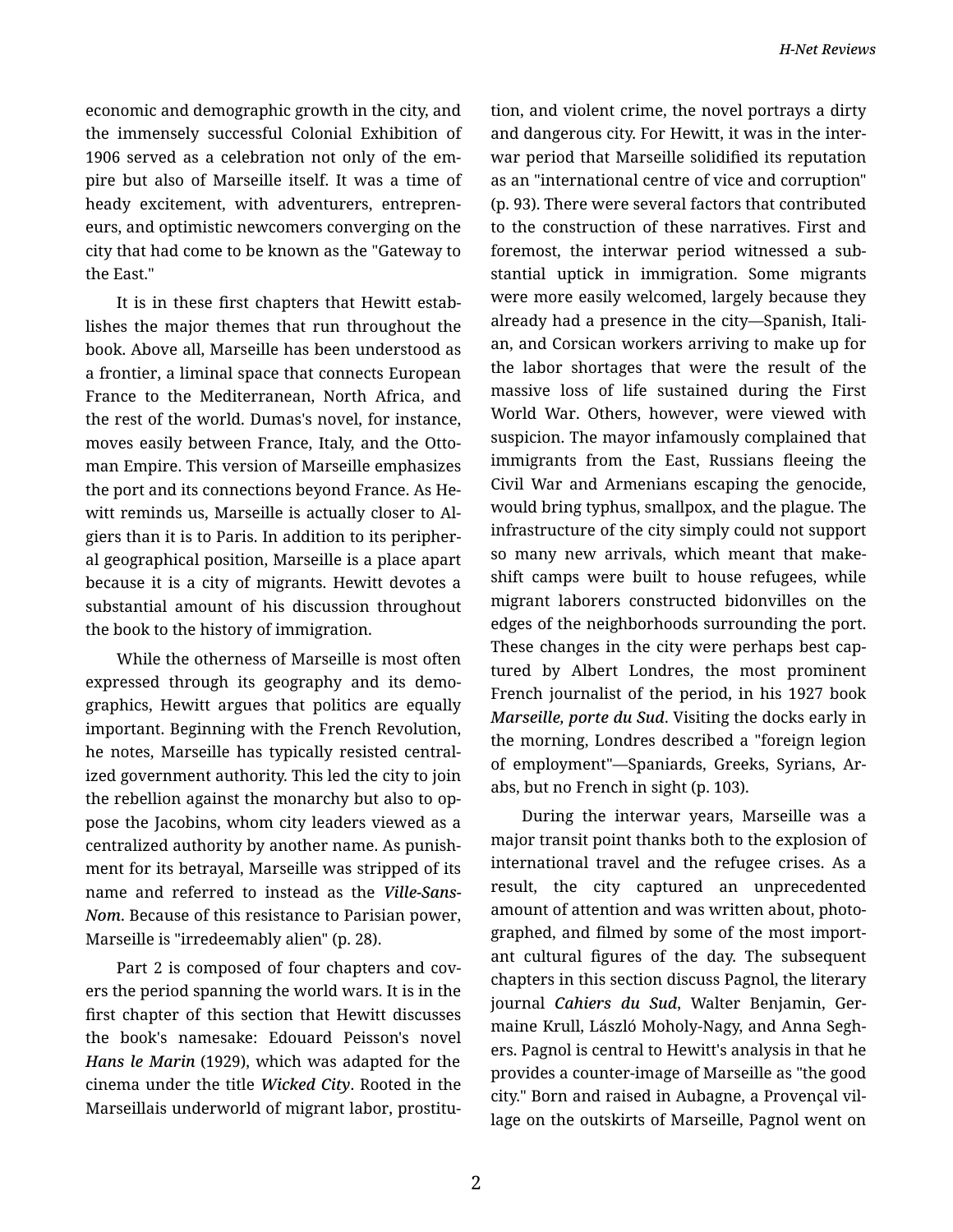to be one of the most celebrated writers and film‐ makers of the twentieth century. Pagnol made his name with the Marseille-based *Marius-Fanny-César* trilogy, plays-turned-films that went on to enjoy sustained national and international success (Daniel Auteuil remade *Marius* and *Fanny* in 2013 and Alice Waters's Chez Panisse restaurant is named for one of the characters). For Hewitt, this trilogy is of singular importance in the construc‐ tion of a certain image of Marseille, an image that Hewitt characterizes as "idealised" (p. 125). He writes that the characters are drawn from comed‐ ic stereotypes, "lazy, fun-loving and devious, yet with hearts of pure gold and a deeply engrained moral code" and that Pagnol had an interest in joining Londres in a "realistic portrayal of the variegated shifting population of the Vieux-Port" (pp. 125, 126).

Hewitt's claims that Pagnol presented an idealized image of Marseille are problematic. Who is to say what is idealistic and what is realistic? Why is Londres's portrayal of Marseille necessar‐ ily more authentic than that of Pagnol? And why are the affable characters of Pagnol's trilogy labeled as stereotypes while the rough-hewn crim‐ inals and down-and-out dockers of Peisson are not? These are simply different representations of different experiences, all drawn from the same landscape, no more or no less accurate than the next. Hewitt's insistence that the wicked city is the real Marseille risks perpetuating its own set of ste‐ reotypes.

The final section is just two chapters and spans the postwar period, which Hewitt character‐ izes as a time of decline for Marseille. The port certainly did experience economic contraction, fa‐ cing competition from deeper harbors, and as the petty delinquency of the early twentieth century gave way to organized international criminal syn‐ dicates, the city's reputation became synonymous with the heroin trade. This was also a period in which immigration shifted from southern Europe to North and West Africa, a demographic change that deepened racial tensions. Housing shortages led to the construction of massive housing projects on the northern fringes of the city, exacerbating the already-existing geographical division between an affluent native-born South and an im‐ poverished immigrant North. For Hewitt these transitions were best captured by Ousmane Sem‐ bène's *Le Docker Noir* (1956) and Izzo's neo-noir *Total Khéops* (1995).

Hewitt ranges widely throughout the book and while each chapter is nominally structured around one primary cultural representation of Marseille, it also includes forays in politics, eco‐ nomics, and demographics. There is no logic to how these detours operate; one chapter might dis‐ cuss immigration, another organized crime. But this is not necessarily a weakness. Some of the most arresting passages of the text consist of short vignettes: the imaginary arrival of a passenger train into Marseille in 1939, the very real arrival of a ship in 1954 carrying defeated French officers from Saigon, and the founding in 1933 of Studio Rex by an Armenian refugee who specialized in taking photographic portraits of fellow immigrants. These snapshots of Marseille not only cap‐ ture the competing narratives that Hewitt exam‐ ines more deliberately in his analysis of cultural production but also remind readers that any effort to capture the essence of a city, no matter how well executed, is bound to fail. The wide variety of experiences, from Peisson's criminals to Pagnol's young lovers, are simply too varied to reduce to a single narrative.